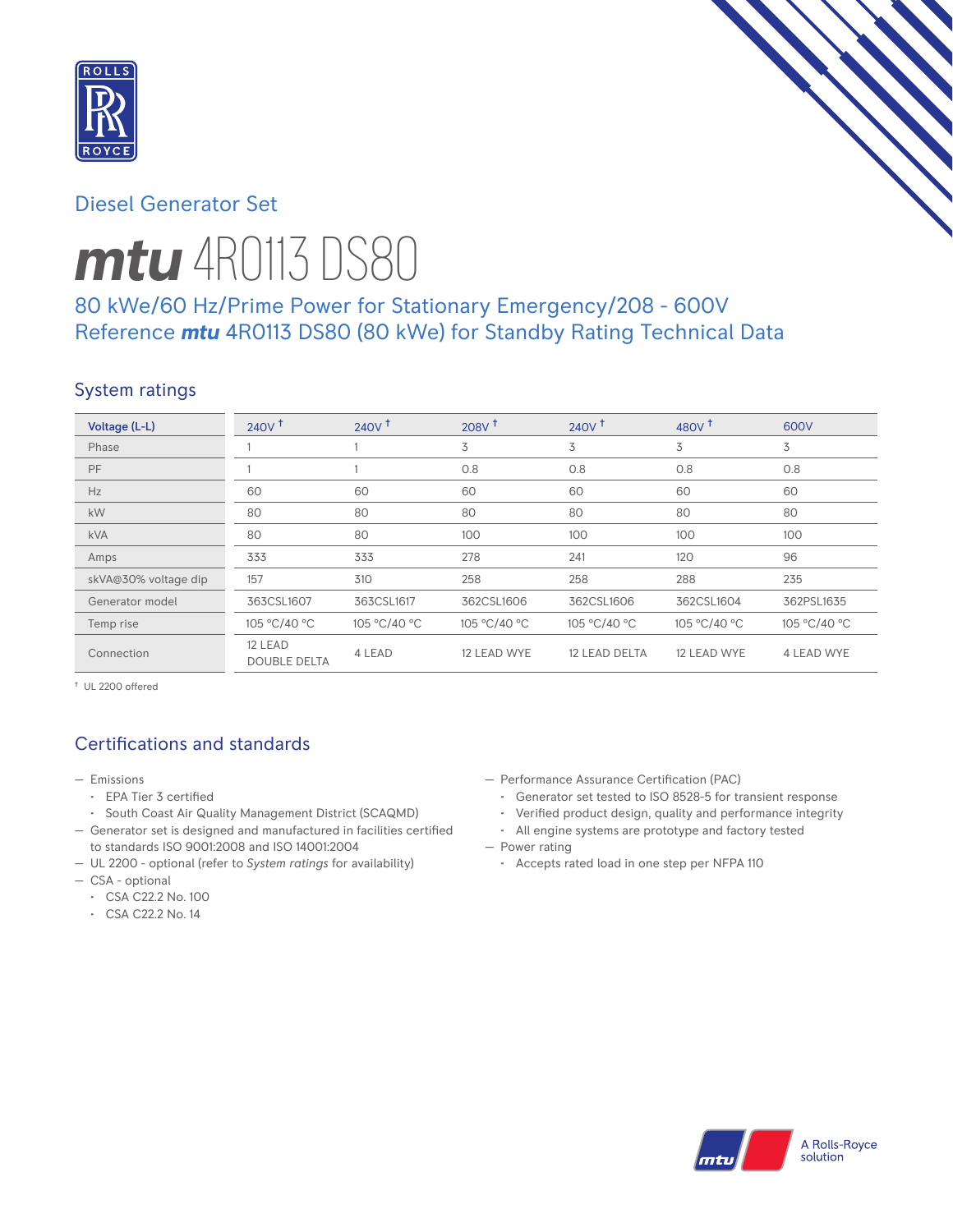# Standard features \*

- Single source supplier
- Global product support
- Two (2) Year/3,000 Hour Basic Limited Warranty
- 4045HF285 diesel engine
	- 4.5 liter displacement
	- 4-cycle
- Engine-generator resilient mounted
- Complete range of accessories
- Cooling system
	- Integral set-mounted
	- Engine-driven fan

# Standard equipment \*

### Engine

- Air cleaner
- Oil pump
- Oil drain extension and shut-off valve
- Full flow oil filter
- Fuel filter with water seperator
- Jacket water pump
- Thermostat
- Blower fan and fan drive
- Radiator unit mounted
- Electric starting motor 12V
- Governor electronic isochronous
- Base formed steel
- SAE flywheel and bell housing
- Charging alternator 12V
- Battery box and cables
- Flexible fuel connectors
- Flexible exhaust connection
- EPA certified engine

### Generator

- NEMA MG1, IEEE, and ANSI standards compliance for temperature rise and motor starting
- Self-ventilated and drip-proof
- Superior voltage waveform
- Solid state, volts-per-hertz regulator
- $\pm$  1% voltage regulation no load to full load
- Brushless alternator with brushless pilot exciter
- 4 pole, rotating field
- 105 °C maximum prime temperature rise
- 1-bearing, sealed
- Flexible coupling
- Full amortisseur windings
- 125% rotor balancing
- 3-phase voltage sensing
- 100% of rated load one step
- 5% maximum total harmonic distortion
- Generator
	- Brushless, rotating field generator
	- 2/3 pitch windings
	- 300% short circuit capability with optional Permanent Magnet Generator (PMG)
- Digital control panel(s)
	- UL recognized, CSA certified, NFPA 110
	- Complete system metering
	- LCD display

### Digital control panel(s)

- Digital metering
- Engine parameters
- Generator protection functions
- Engine protection
- SAE J1939 Engine ECU Communications
- Windows®-based software
- Multilingual capability
- Communications to remote annunciator
- Programmable input and output contacts
- UL recognized, CSA certified, CE approved
- Event recording
- IP 54 front panel rating with integrated gasket
- NFPA 110 compatible

\* Represents standard product only. Consult the factory/*mtu* Distributor for additional configurations.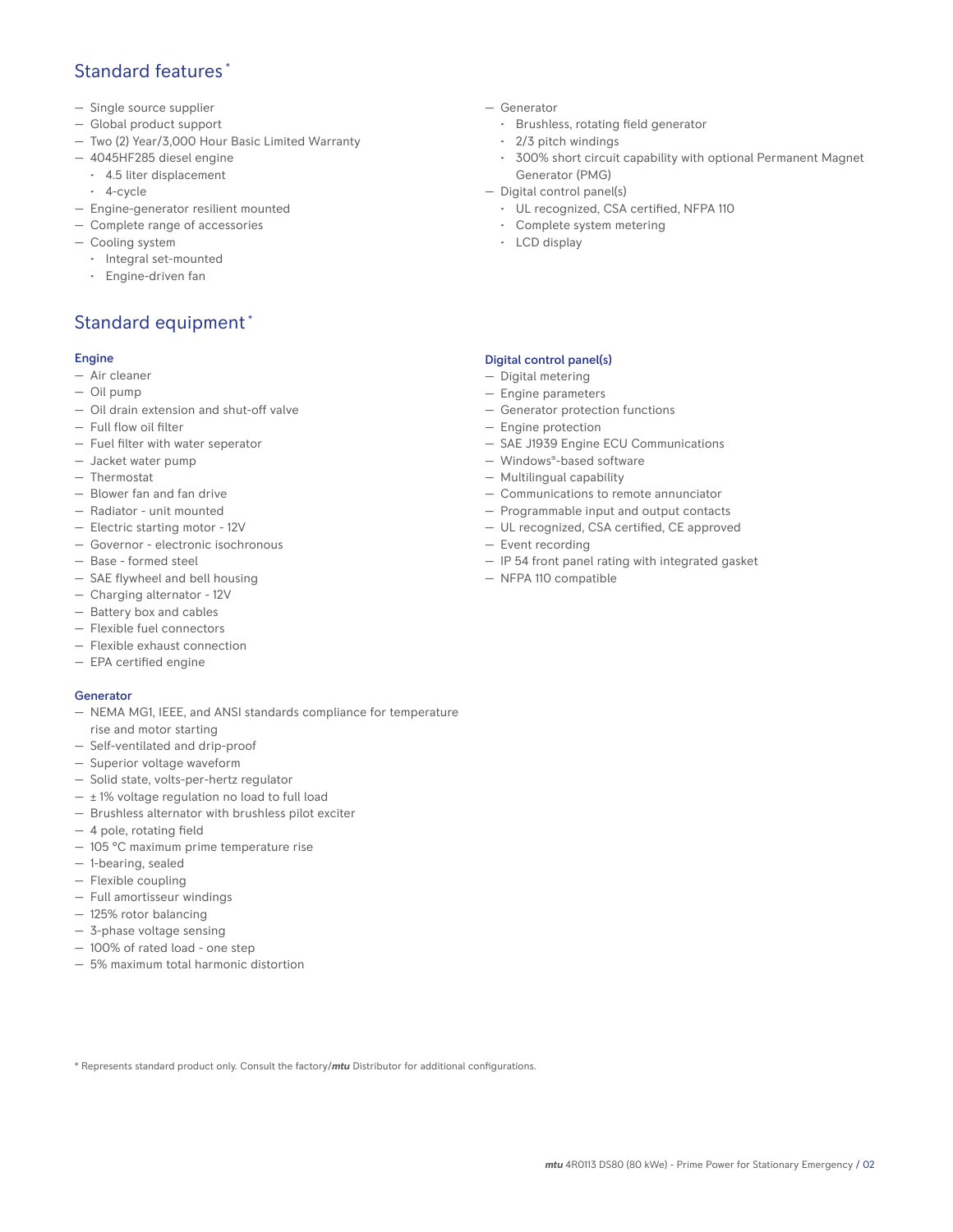# Application data

### Engine

| Manufacturer                         | John Deere  |
|--------------------------------------|-------------|
| Model                                | 4045HF285   |
| Type                                 | 4-cycle     |
| Arrangement                          | 4-inline    |
| Displacement: $L$ (in <sup>3</sup> ) | 4.5(275)    |
| Bore: cm (in)                        | 10.6(4.19)  |
| Stroke: cm (in)                      | 12.7(5)     |
| Compression ratio                    | 19:1        |
| Rated rpm                            | 1,800       |
| Engine governor                      | <b>JDEC</b> |
| Maximum power: kWm (bhp)             | 107 (144)   |
| Steady state frequency band          | ± 0.25%     |
| Air cleaner                          | dry         |
|                                      |             |

### Liquid capacity

| Total oil system: L (gal)             | 12(3.2)   |
|---------------------------------------|-----------|
| Engine jacket water capacity: L (gal) | 12.5(3.3) |
| System coolant capacity: L (gal)      | 20.1(5.3) |

### Electrical

| Electric volts DC                                            |     |
|--------------------------------------------------------------|-----|
| Cold cranking amps under -17.8 $^{\circ}$ C (O $^{\circ}$ F) | 925 |
| Batteries: group size                                        | .31 |
| Batteries: quantity                                          |     |
|                                                              |     |

### Fuel system

| -6 JIC 37° female |
|-------------------|
| -6 JIC 37° female |
| 2(6.7)            |
| diesel #2         |
| 74.6 (19.7)       |
|                   |

### Fuel consumption

| At 100% of power rating: L/hr (gal/hr)<br>At 75% of power rating: L/hr (gal/hr)<br>At 50% of power rating: L/hr (gal/hr) | 23.1(6.1)<br>18.5(4.9)<br>13.2(3.5) |
|--------------------------------------------------------------------------------------------------------------------------|-------------------------------------|
| Cooling - radiator system                                                                                                |                                     |
| Ambient capacity of radiator: °C (°F)<br>Maximum restriction of cooling air: intake                                      | 50 (122)                            |
| and discharge side of radiator: kPa (in. H <sub>2</sub> O)                                                               | 0.12(0.5)                           |
| Water pump capacity: L/min (gpm)                                                                                         | 180 (48)                            |
| Heat rejection to coolant: kW (BTUM)                                                                                     | 56 (3,190)                          |
| Heat rejection to air to air: kW (BTUM)                                                                                  | 17.6 (1,002)                        |
| Heat radiated to ambient: kW (BTUM)                                                                                      | 10.5 (596)                          |
| Fan power: kW (hp)                                                                                                       | 6.5(8.7)                            |
| Air requirements                                                                                                         |                                     |
| Aspirating: *m <sup>3</sup> /min (SCFM)                                                                                  | 7.7(273)                            |
| Air flow required for radiator                                                                                           |                                     |
| cooled unit: *m <sup>3</sup> /min (SCFM)                                                                                 | 187 (6,587)                         |
| Remote cooled applications; air flow required for                                                                        |                                     |
| dissipation of radiated generator set heat for a                                                                         |                                     |
| maximum of 25 °F rise: *m <sup>3</sup> /min (SCFM)                                                                       | 38 (1,343)                          |
| * Air density = $1.184 \text{ kg/m}^3$ (0.0739 lbm/ft <sup>3</sup> )                                                     |                                     |
| <b>Exhaust system</b>                                                                                                    |                                     |
| Gas temperature (stack): °C (°F)                                                                                         | 560 (1,040)                         |
| Gas volume at stack temperature: m <sup>3</sup> /min (CFM)<br>Maximum allowable back pressure at                         | 21.2 (750)                          |
| outlet of engine, before piping: kPa (in. H <sub>2</sub> 0)                                                              | 7.5(30)                             |
|                                                                                                                          |                                     |